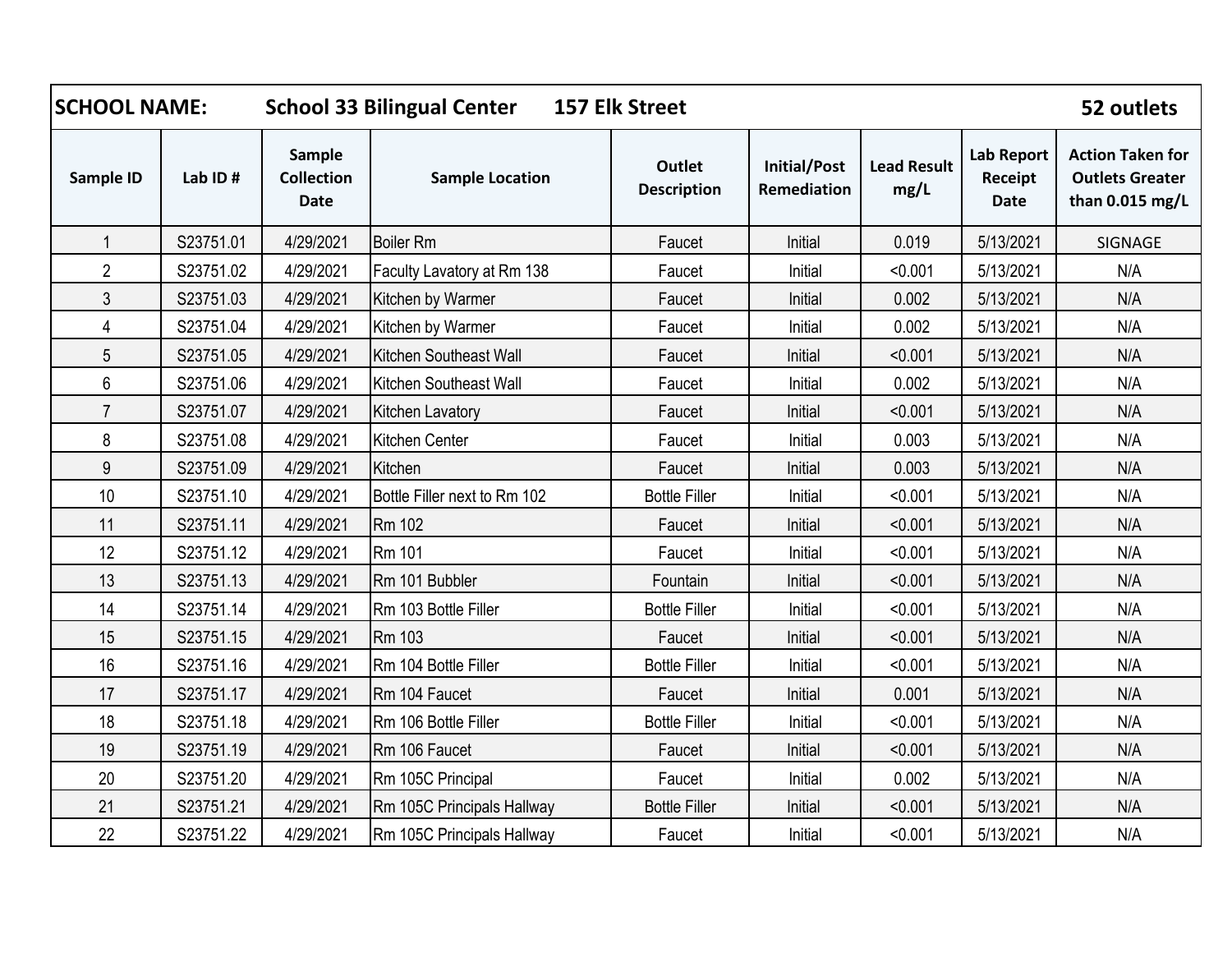| <b>SCHOOL NAME:</b> |           | <b>School 33 Bilingual Center</b><br><b>157 Elk Street</b> |                             |                              |                                    |                            |                                             | 52 outlets                                                           |
|---------------------|-----------|------------------------------------------------------------|-----------------------------|------------------------------|------------------------------------|----------------------------|---------------------------------------------|----------------------------------------------------------------------|
| Sample ID           | Lab ID#   | Sample<br><b>Collection</b><br><b>Date</b>                 | <b>Sample Location</b>      | Outlet<br><b>Description</b> | <b>Initial/Post</b><br>Remediation | <b>Lead Result</b><br>mg/L | <b>Lab Report</b><br>Receipt<br><b>Date</b> | <b>Action Taken for</b><br><b>Outlets Greater</b><br>than 0.015 mg/L |
| 23                  | S23751.23 | 4/29/2021                                                  | Rm 105 C Faculty Bathroom   | Faucet                       | Initial                            | < 0.001                    | 5/13/2021                                   | N/A                                                                  |
| 24                  | S23751.24 | 4/29/2021                                                  | Rm 108 Bottle Filler        | <b>Bottle Filler</b>         | Initial                            | < 0.001                    | 5/13/2021                                   | N/A                                                                  |
| 25                  | S23751.25 | 4/29/2021                                                  | Rm 108 Faucet               | Faucet                       | Initial                            | < 0.001                    | 5/13/2021                                   | N/A                                                                  |
| 26                  | S23751.26 | 4/29/2021                                                  | <b>Rm 114 B</b>             | Fountain                     | Initial                            | < 0.001                    | 5/13/2021                                   | N/A                                                                  |
| 27                  | S23751.27 | 4/29/2021                                                  | <b>Rm 114 B</b>             | Faucet                       | Initial                            | 0.002                      | 5/13/2021                                   | N/A                                                                  |
| 28                  | S23751.28 | 4/29/2021                                                  | Rm 114 B Lavatory           | Faucet                       | Initial                            | < 0.001                    | 5/13/2021                                   | N/A                                                                  |
| 29                  | S23751.29 | 4/29/2021                                                  | Rm 112 Faucet               | Faucet                       | Initial                            | < 0.001                    | 5/13/2021                                   | N/A                                                                  |
| 30                  | S23751.30 | 4/29/2021                                                  | Rm 107                      | Faucet                       | Initial                            | < 0.001                    | 5/13/2021                                   | N/A                                                                  |
| 31                  | S23751.31 | 4/29/2021                                                  | <b>Rm 122</b>               | Faucet                       | Initial                            | < 0.001                    | 5/13/2021                                   | N/A                                                                  |
| 32                  | S23751.32 | 4/29/2021                                                  | Rm 122                      | Faucet                       | Initial                            | < 0.001                    | 5/13/2021                                   | N/A                                                                  |
| 33                  | S23751.33 | 4/29/2021                                                  | <b>Rm 122</b>               | Faucet                       | Initial                            | < 0.001                    | 5/13/2021                                   | N/A                                                                  |
| 34                  | S23751.34 | 4/29/2021                                                  | Rm 124                      | Faucet                       | Initial                            | 0.004                      | 5/13/2021                                   | N/A                                                                  |
| 35                  | S23751.35 | 4/29/2021                                                  | <b>Rm 124</b>               | Faucet                       | Initial                            | < 0.001                    | 5/13/2021                                   | N/A                                                                  |
| 36                  | S23751.36 | 4/29/2021                                                  | Rm 124                      | Faucet                       | Initial                            | < 0.001                    | 5/13/2021                                   | N/A                                                                  |
| 37                  | S23751.37 | 4/29/2021                                                  | Rm 124                      | Faucet                       | Initial                            | 0.001                      | 5/13/2021                                   | N/A                                                                  |
| 38                  | S23751.38 | 4/29/2021                                                  | Rm 126                      | Faucet                       | Initial                            | < 0.001                    | 5/13/2021                                   | N/A                                                                  |
| 39                  | S23751.39 | 4/29/2021                                                  | <b>Rm 126</b>               | Faucet                       | Initial                            | < 0.001                    | 5/13/2021                                   | N/A                                                                  |
| 40                  | S23751.40 | 4/29/2021                                                  | Rm 109 Office Lavatory      | Faucet                       | Initial                            | 0.002                      | 5/13/2021                                   | N/A                                                                  |
| 41                  | S23751.41 | 4/29/2021                                                  | <b>Womens Faculty</b>       | Faucet                       | Initial                            | < 0.001                    | 5/13/2021                                   | N/A                                                                  |
| 42                  | S23751.42 | 4/29/2021                                                  | <b>Rm 205</b>               | Faucet                       | Initial                            | < 0.001                    | 5/13/2021                                   | N/A                                                                  |
| 43                  | S23751.43 | 4/29/2021                                                  | Rm 205 Fountain             | Fountain                     | Initial                            | < 0.001                    | 5/13/2021                                   | N/A                                                                  |
| 44                  | S23751.44 | 4/29/2021                                                  | Faculty Bathroom 2 next 213 | Faucet                       | Initial                            | < 0.001                    | 5/13/2021                                   | N/A                                                                  |